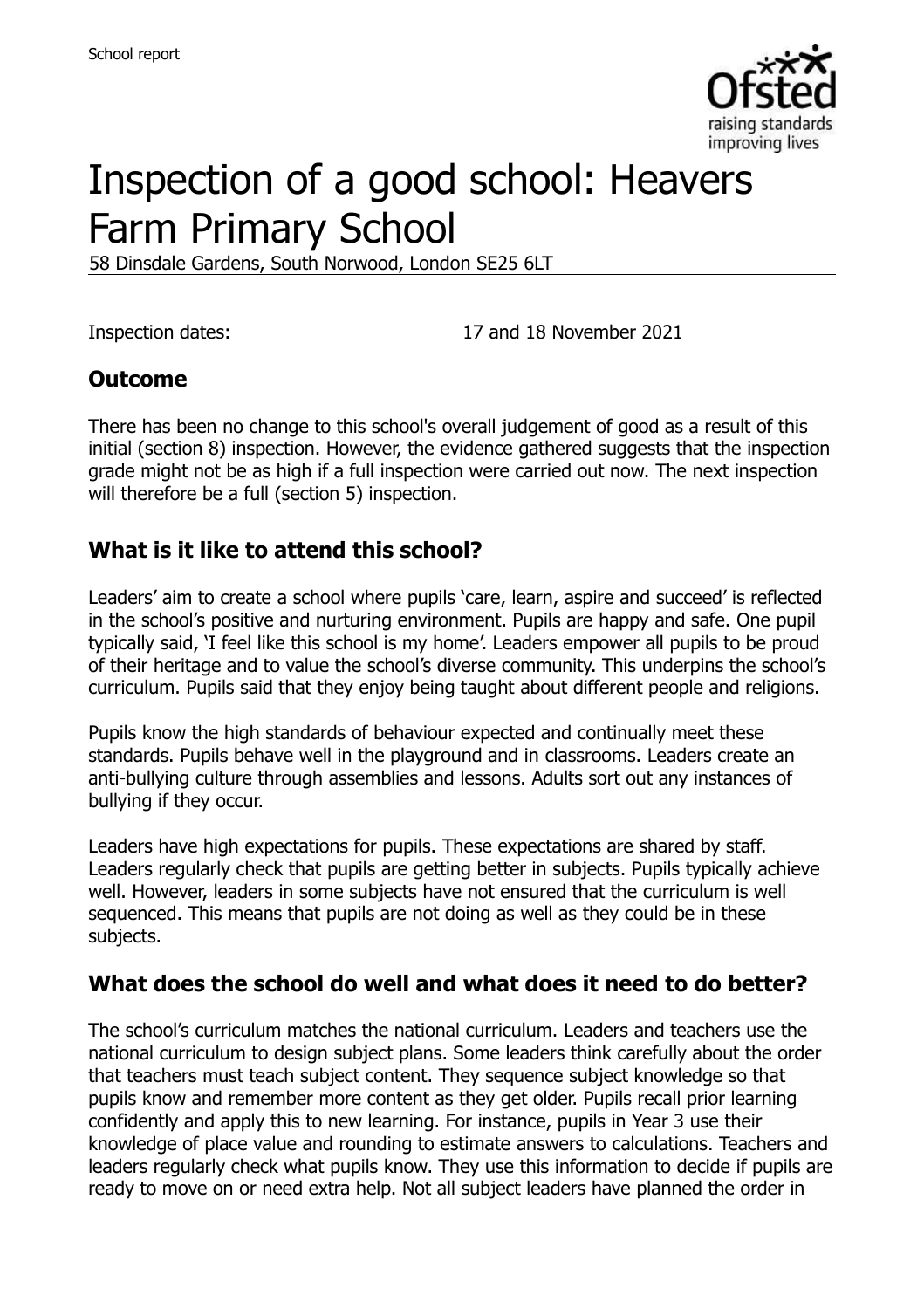

which pupils should learn subject content equally well. In these subjects, the important knowledge and the order in which teachers should teach it are not made explicitly clear. As a result, pupils do not connect and build up knowledge and skills as securely over time. In these subjects, pupils talk confidently about what they are learning now and what they have studied in the past. However, they are less clear about how this knowledge links together.

Children in the early years thoroughly enjoy listening to stories. From early years to Year 6, pupils read every day independently or to an adult. Pupils also borrow books regularly from school to read at home. Currently, the phonics programme is not coherent because leaders use a combination of different phonics programmes and books. Younger pupils learn phonics every day and teachers ensure that pupils have additional time to practise phonics sounds at other times during the day. For instance, teachers read stories to pupils which contain the sounds taught that day. Leaders do not specifically match the reading books to the phonics programme. As a result, pupils who are at the beginning stages of learning to read do not have enough chances to read books matched to the sounds they know. This means they do not quickly gain the knowledge they need to become confident, fluent readers.

Leaders work with teachers and teaching assistants to identify pupils with special educational needs and/or disabilities (SEND). Leaders help teachers to adapt the curriculum and make sure pupils with SEND learn subjects with their peers. Pupils who need additional help receive support with their learning and, where appropriate, selected pupils benefit from working with expert therapists and/or counsellors and trained school staff.

Leaders use many rewards to motivate pupils to do their best. Pupils celebrate one another's successes, for instance when their peers are nominated for 'the golden child' award. Pupils demonstrate high standards of behaviour. They follow the rules and talk confidently about why this is important. They listen carefully to teachers and each other. Behaviour does not disrupt learning.

Many pupils have leadership roles such as prefects, house captains and school councillors. Pupils talked about being fair and a role model to others. Pupils enjoy taking part in clubs. These include eco art, sustainable fashion, football and gymnastics. Outings and visiting speakers teach pupils about equality. Pupils are introduced to the contributions that people from different backgrounds have made to Britain. Pupils say that learning about and valuing difference is a strength of the school.

Leaders manage the school well. Leaders and governors prioritised staff well-being and workload. Staff value the support and care that leaders provide. Governors and leaders work together to improve the school. Governors receive training for their roles and challenge leaders effectively. Leaders have plans to improve the curriculum and phonics provision. They are prioritising the right things.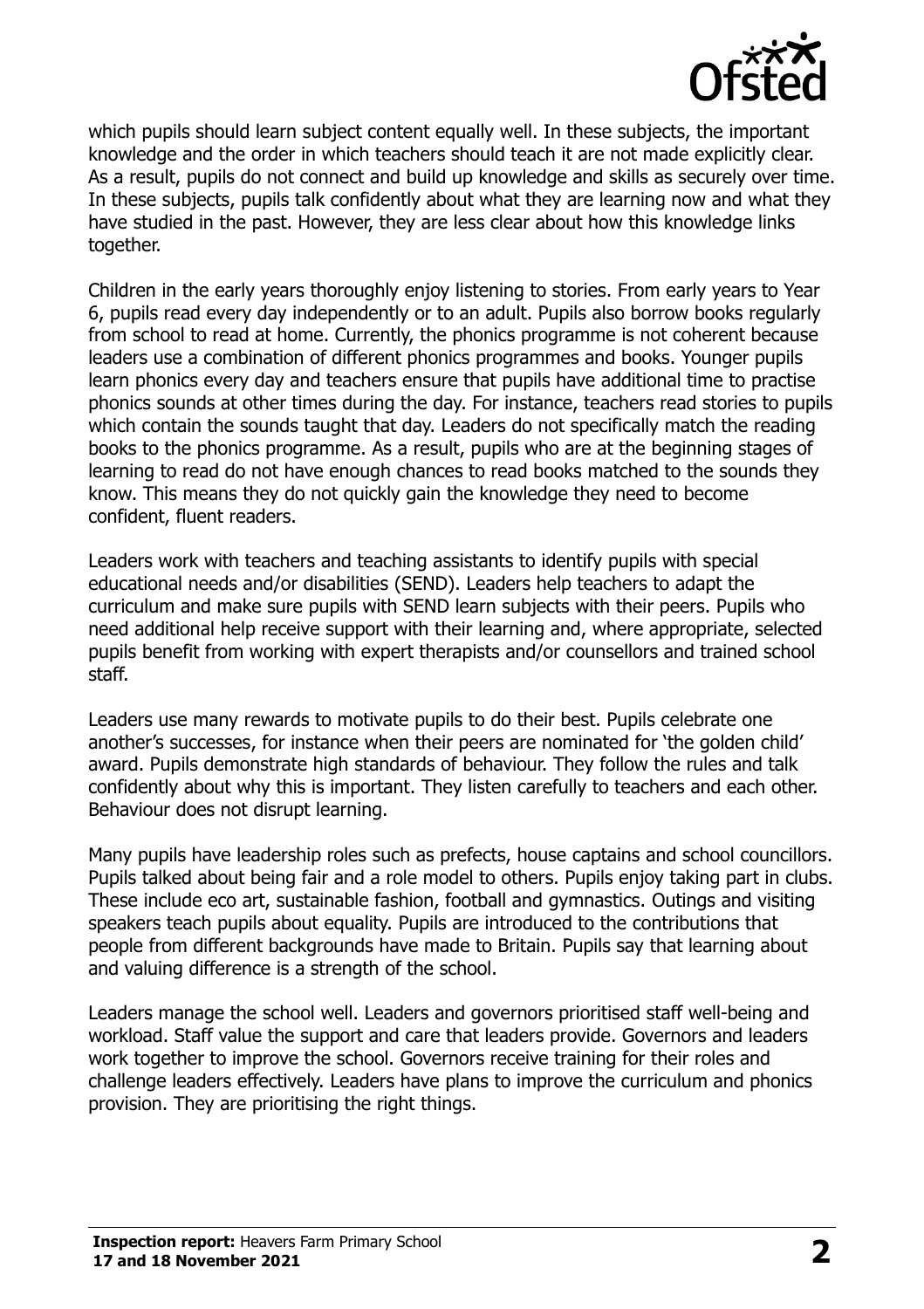

# **Safeguarding**

The arrangements for safeguarding are effective.

Staff receive safeguarding training and regular safeguarding updates. As a result, they consistently use the school's reporting systems to raise concerns. These are acted upon swiftly by leaders, who work closely with outside agencies to make sure pupils and families receive support. Leaders escalate any concerns and persist until they are satisfied with the outcome.

Pupils are taught how to keep themselves safe, including online. Pupils are helped to understand terms such as neglect, abuse and bullying. They are taught that they should report any concerns to an adult. They know the telephone number for ChildLine and recite it confidently.

#### **What does the school need to do to improve?**

#### **(Information for the school and appropriate authority)**

- Leaders use a combination of programmes to teach phonics. The books pupils read are not matched to the sounds that they know or are currently learning. This prevents them from becoming confident, fluent readers. Leaders need to prioritise adopting one phonics programme and make sure that the books pupils read match the sounds that they know.
- In some subjects, leaders' plans do not make important knowledge explicit. Key content has not been sequenced so that pupils build on prior knowledge as they get older. As a result, pupils do not know how current learning links to what they learned previously. Leaders should make sure key knowledge is made explicit and is sequenced effectively.

## **Background**

When we have judged a school to be good, we will then normally go into the school about once every four years to confirm that the school remains good. This is called a section 8 inspection of a good or outstanding school, because it is carried out under section 8 of the Education Act 2005. We do not give graded judgements on a section 8 inspection. However, if we find evidence that a school would now receive a higher or lower grade, then the next inspection will be a section 5 inspection. Usually this is within one to two years of the date of the section 8 inspection. If we have serious concerns about safeguarding, behaviour or the quality of education, we will deem the section 8 inspection as a section 5 inspection immediately.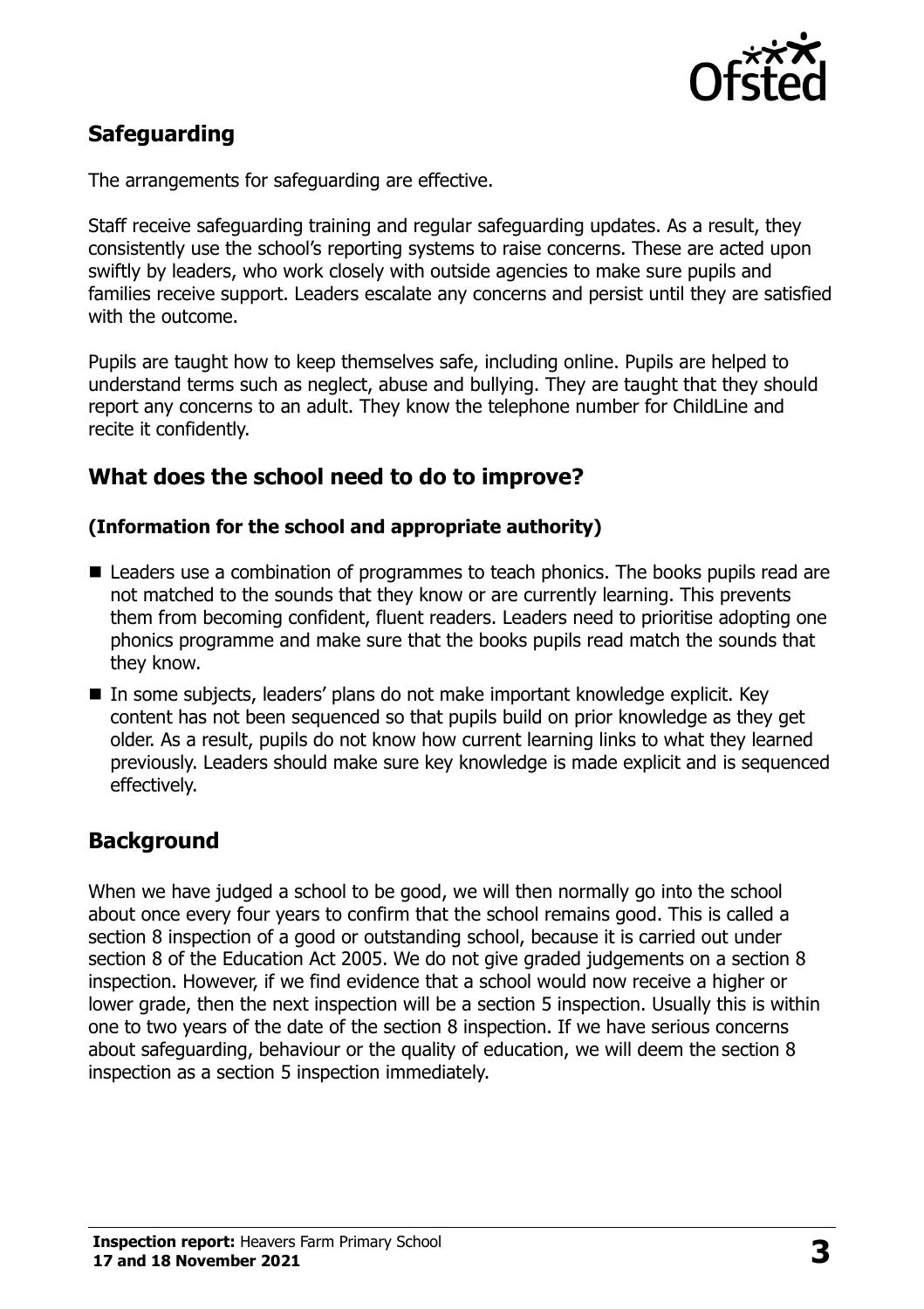

## **How can I feed back my views?**

You can use [Ofsted Parent View](https://parentview.ofsted.gov.uk/) to give Ofsted your opinion on your child's school, or to find out what other parents and carers think. We use information from Ofsted Parent View when deciding which schools to inspect, when to inspect them and as part of their inspection.

The Department for Education has further [guidance](http://www.gov.uk/complain-about-school) on how to complain about a school.

If you are the school and you are not happy with the inspection or the report, you can [complain to Ofsted.](https://www.gov.uk/complain-ofsted-report)

#### **Further information**

You can search for [published performance information](http://www.compare-school-performance.service.gov.uk/) about the school.

In the report, ['disadvantaged pupils'](http://www.gov.uk/guidance/pupil-premium-information-for-schools-and-alternative-provision-settings) refers to those pupils who attract government pupil premium funding: pupils claiming free school meals at any point in the last six years and pupils in care or who left care through adoption or another formal route.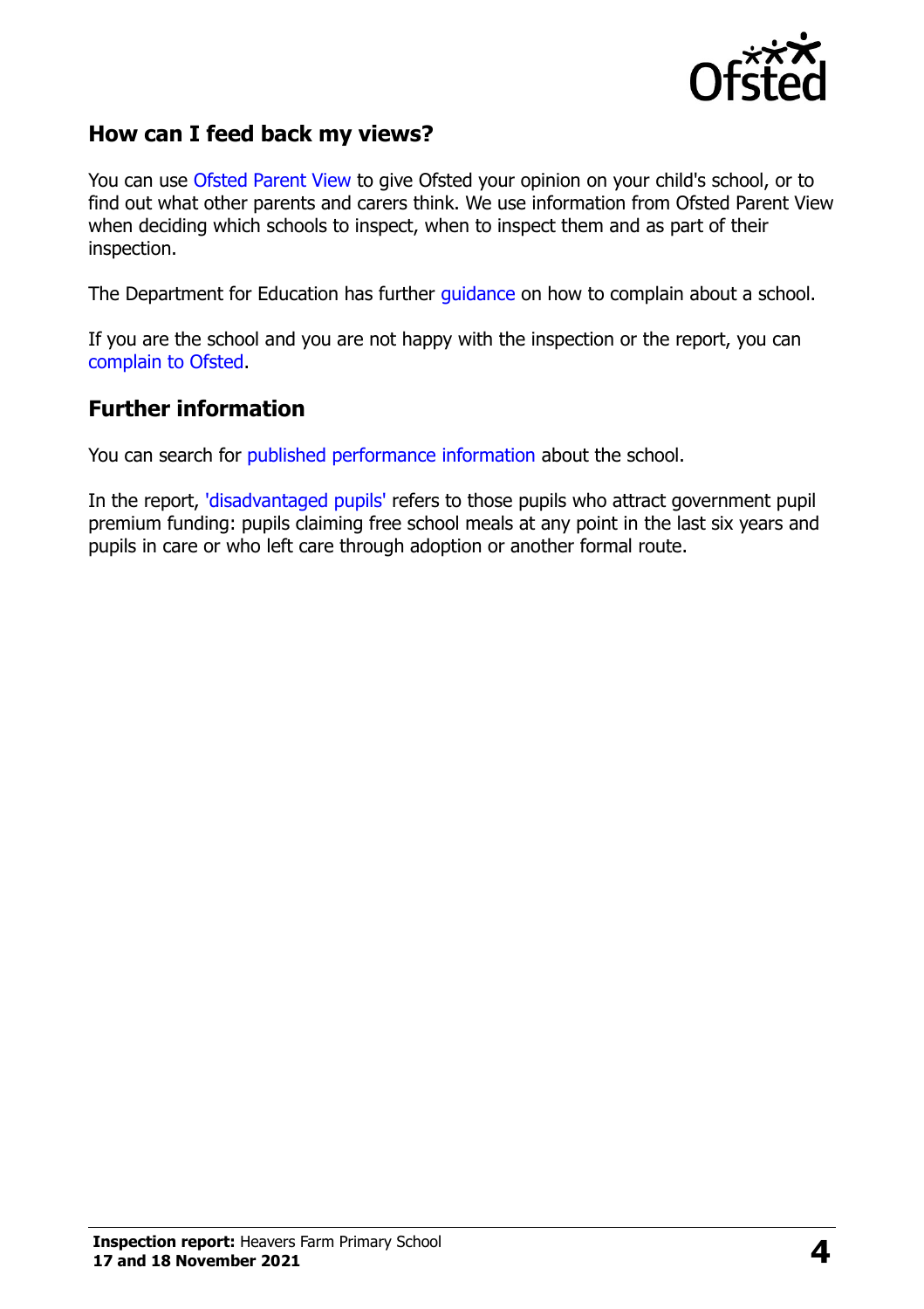

## **School details**

| Unique reference number             | 101776                                                                |
|-------------------------------------|-----------------------------------------------------------------------|
| <b>Local authority</b>              | Croydon                                                               |
| <b>Inspection number</b>            | 10200352                                                              |
| <b>Type of school</b>               | Primary                                                               |
| <b>School category</b>              | Community                                                             |
| Age range of pupils                 | 3 to 11                                                               |
| <b>Gender of pupils</b>             | Mixed                                                                 |
| Number of pupils on the school roll | 585                                                                   |
| <b>Appropriate authority</b>        | The governing body                                                    |
| <b>Chair</b>                        | <b>Graham Cluer</b>                                                   |
| <b>Headteacher</b>                  | Susan Papas                                                           |
| Website                             | www.heaversfarm.com/                                                  |
| Date of previous inspection         | 10 November 2016, under section 8 of the<br><b>Education Act 2005</b> |

## **Information about this school**

- The school is federated with Selsdon Primary School.
- The school does not use alternative providers.

## **Information about this inspection**

- This was the first routine inspection the school received since the COVID-19 pandemic began. Inspectors discussed the impact of the pandemic with school leaders and have taken that into account in their evaluation.
- Inspectors carried out deep dives in these subjects: mathematics, history, Spanish and early reading.
- For each deep dive, inspectors met with subject leaders, looked at curriculum plans, visited a sample of lessons, spoke to teachers, spoke to some pupils about their learning and looked at samples of pupils' work.
- Inspectors also looked at curriculum plans and spoke to leaders about some other subjects.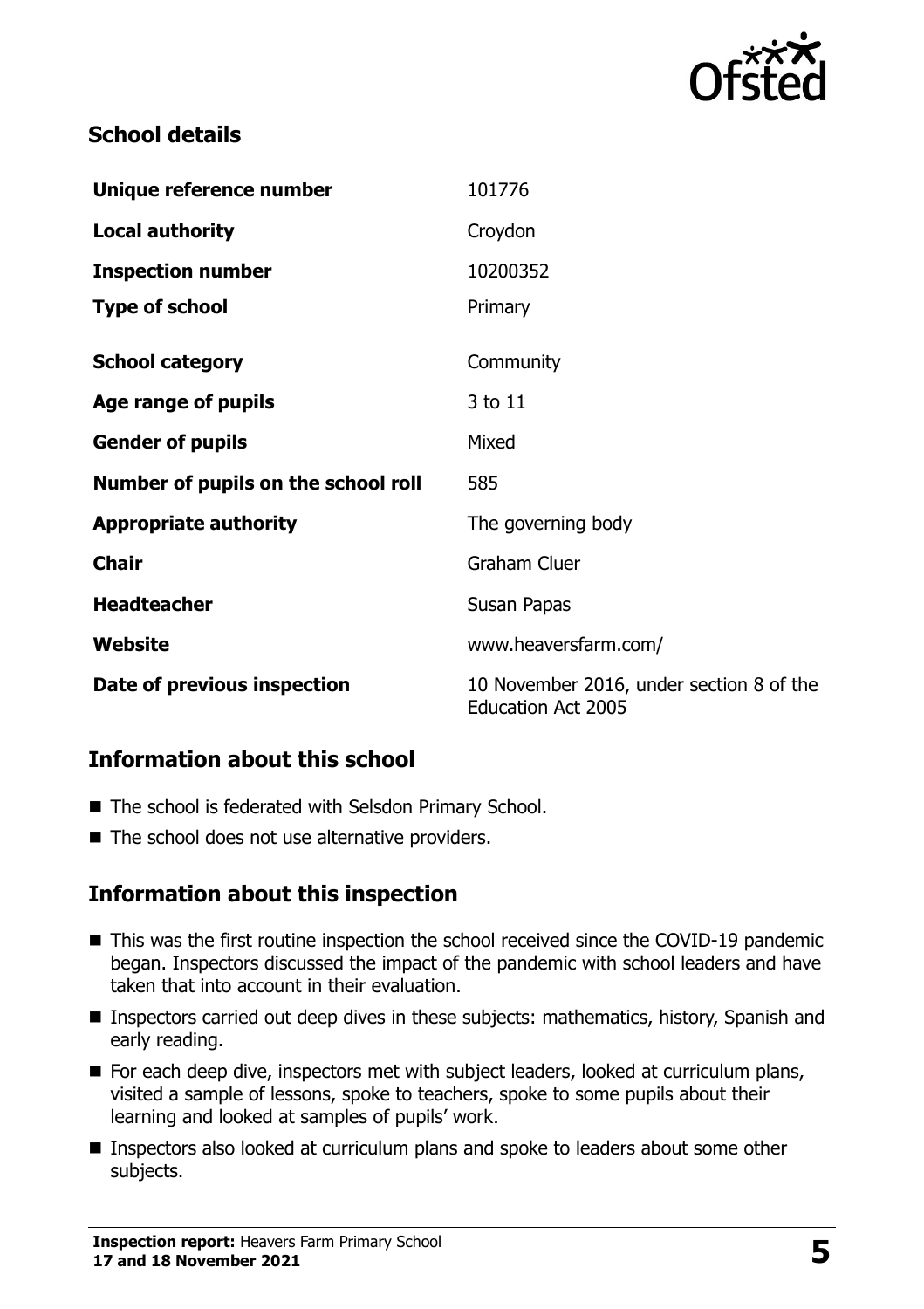

- **Inspectors checked arrangements to safeguard the welfare of pupils. Inspectors spoke** to leaders, staff and pupils. Inspectors checked safeguarding documentation and records. Inspectors also checked that pre-employment checks are carried out appropriately.
- **Inspectors held meetings with representatives of the governing body and met with a** representative from Croydon local authority.
- **Inspectors considered the responses of staff and parents to Ofsted's online surveys.**
- **Inspectors also spoke with some parents.**

#### **Inspection team**

Andrea Bedeau, lead inspector Her Majesty's Inspector

Ellie Whilby Ofsted Inspector